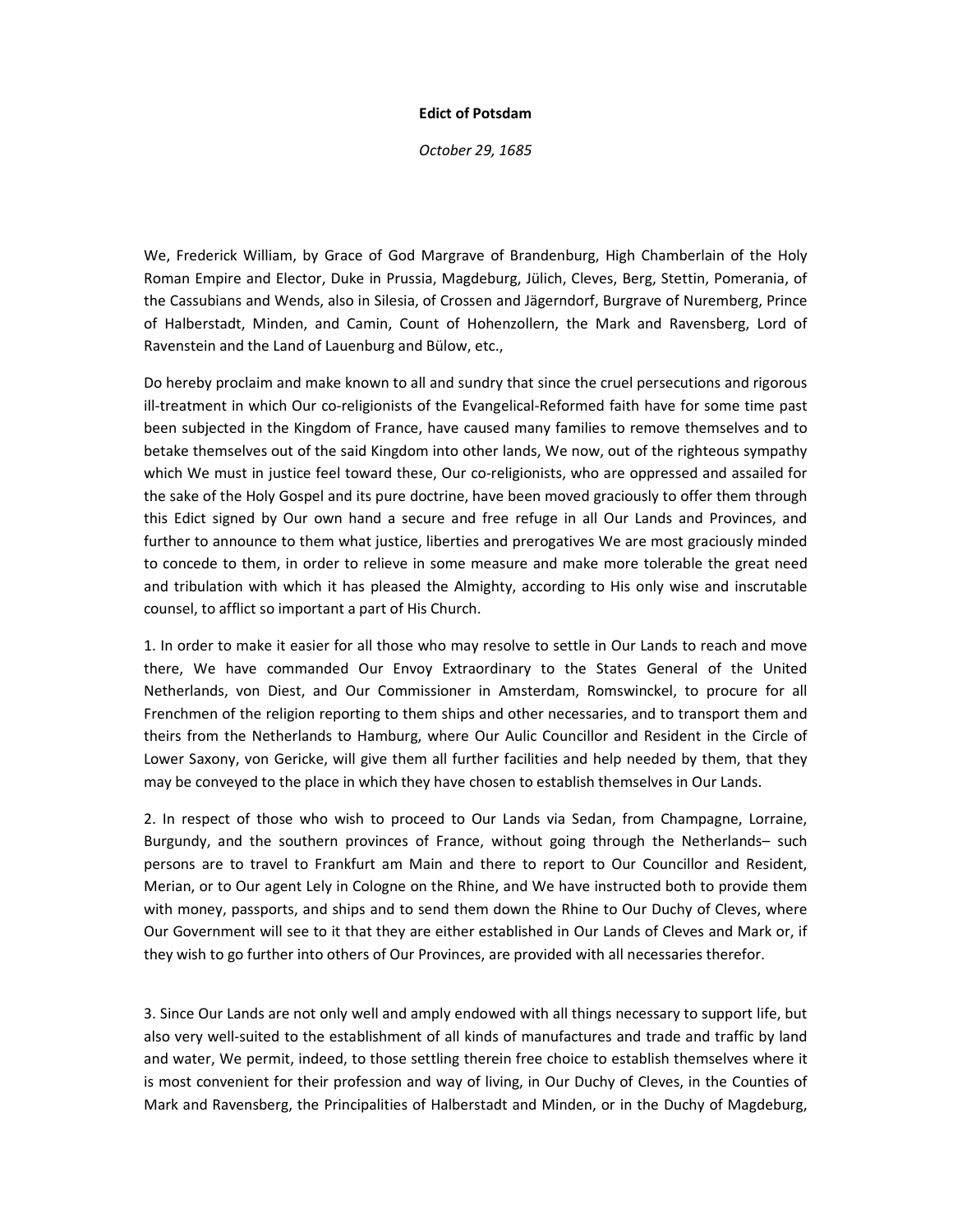the Electoral Mark of Brandenburg and the Duchies of Pomerania and Prussia; but since We consider that in Our said Electoral Mark of Brandenburg the towns of Stendal, Werben, Rathenow, Brandenburg, and Frankfurt, and in the Duchy of Magdeburg the cities of Magdeburg, Halle, and Calbe, and in Prussia the town of Königsberg, will be the most convenient for them, both because they can live there very cheaply and on account of the facilities they will find there for living and practicing a trade, We have made provision and do hereby announce Our command that so soon as any of the said Evangelical-Reformed Frenchmen arrive there, they are to be well received and helped in all possible ways to establish themselves. Whereby We leave it to their free choice to choose for their place of settlement any other place in Our Provinces outside the towns enumerated above, wherever they find it most convenient to practice their professions and trades.

4. The personal property which they bring with them, including merchandise and other wares, is to be totally exempt from any taxes, customs dues, licenses, or other imposts of any description, and not detained in any way.

5. And whereas the towns and villages in which numbers of the said Protestants will be settling and establishing themselves contain certain disrepaired, abandoned, and ruinous houses, whose owners have not the means to repair them and restore them to good condition, We do confer and assign the same in freehold to Our said French co-religionists, their children, and their children's children, and also provide that the former proprietors shall be compensated to the value of the said houses, and the same shall be totally released and made free from all liens, mortgages, arrears of taxation, and all other similar debts. We further order that they be supplied gratis with timber, lime, and other materials necessary for the repair of the said houses and grant them six years' exemption from all taxation, billeting, and other public charges of any description and further ordain that for the said six years the occupants shall not be required to pay any taxation except the normal excise tax on consumption.

6. We similarly provide that in towns and other places in which there are certain empty places and sites, these shall not only be assigned, with all gardens, fields, meadows, and pastures appertaining thereto, to Our said Protestant co-religionists of French nationality in perpetual freehold, but also that the same shall be totally released and liberated from all charges and servitudes attaching to them, and further, they are to be provided gratis with all materials required by them for the cultivation of these sites, and the new houses built by them and their inhabitants are not to be liable to any charges except the said excise, for the first ten years. And since We are also graciously minded to provide all possible facilities for the reception and establishment of the said people in Our Lands, We have had orders conveyed to the magistrates and other officials in these Our Provinces to hire certain houses in each town in which the said Frenchmen may be received on their arrival, and the rent thereof for them and their families is to be paid for four years, on condition, however, that they be required in due course to bring under cultivation the sites made available to them, as above.

7. As soon as these Our French co-religionists of the Evangelical-Reformed faith have settled in any town or village, they shall be admitted to the domiciliary rights and craft freedoms customary there, gratis and without payment of any fee; and shall be entitled to the benefits, rights, and privileges enjoyed by Our other, native, subjects, residing there. We also declare them totally exempt from the so-called *droit d'aubaine* and other similar charges commonly imposed on foreigners in other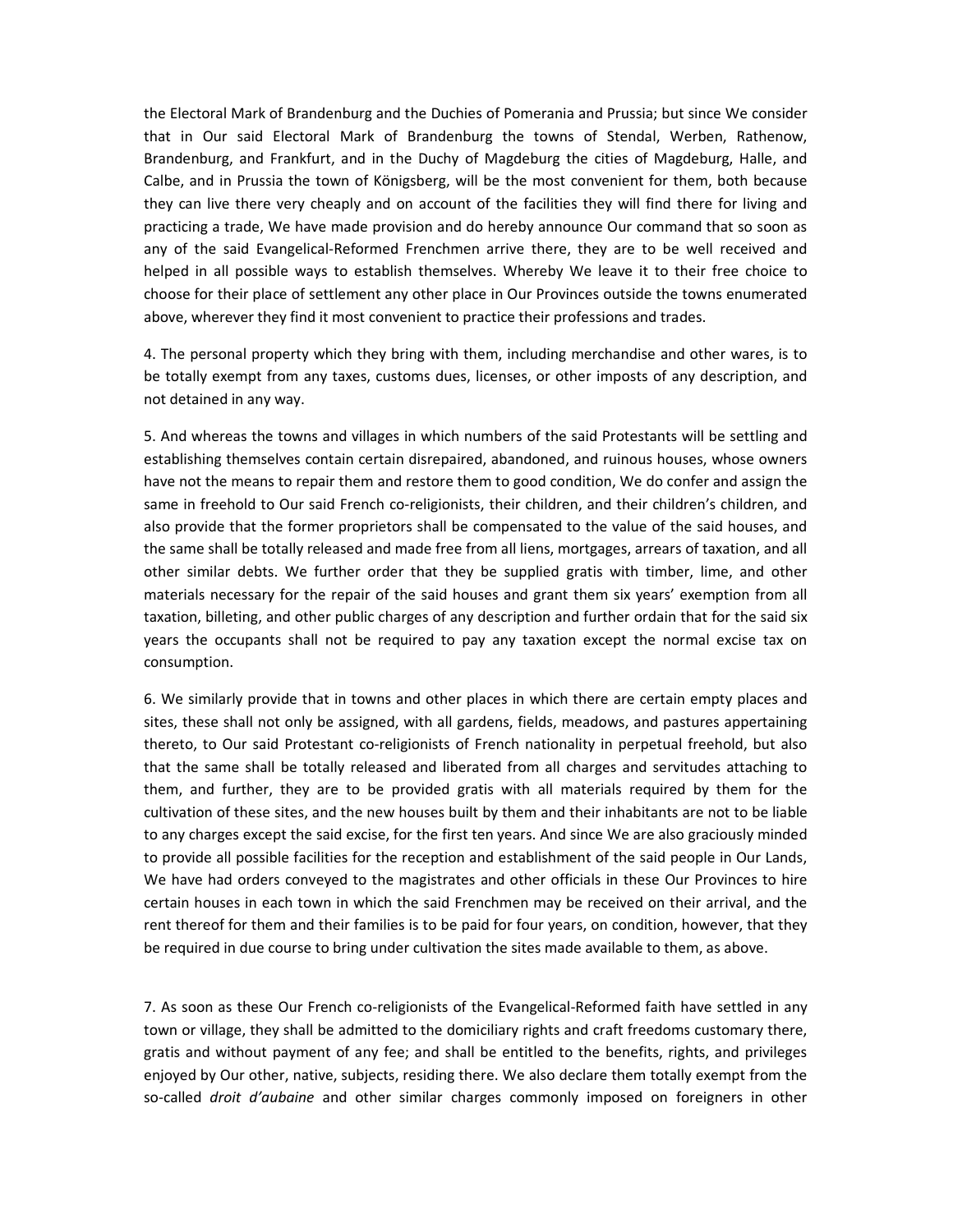Kingdoms, Lands, and Republics and, in general, wish them to be regarded and treated on the same footing as Our own native subjects.

8. Not only are those who wish to establish manufacture of cloth, stuffs, hats, or other objects in which they are skilled to enjoy all necessary freedoms, privileges and facilities, but also provision is to be made for them to be assisted and helped as far as possible with money and anything else which they need to realize their intention.

9. Those who settle in the country and wish to maintain themselves by agriculture are to be given a certain plot of land to bring under cultivation and provided with whatever they need to establish themselves initially, and in other respects helped as has previously been done with sundry Swiss families who have entered Our Land and settled there.

10. In respect of jurisdiction and settlement of suits and disputes arising between the said French families, We graciously consent and hereby concede that in towns where there are several French families they shall elect one of their own number who shall be competent to bring about amicable settlements of such differences, in summary fashion. But should such disputes arise between Germans on the one side and Frenchmen on the other, they shall be investigated jointly and in common by the magistrate of each locality and by the person chosen by the French to be their spokesman, and a summary judgment delivered, which shall also be done when the differences arising between Frenchmen among themselves cannot be settled by the above procedure of conciliation.

11. Our said French co-religionists in each town shall be provided with their own pastor, and Divine Service shall be conducted in the French language with the same rites and ceremonies as have hitherto been customary in the Evangelical-Reformed Churches in France.

12. And just as those French nobles who have previously sought admission to Our protection and Our service enjoy the same honors, dignities, and prerogatives as Our other noble subjects, and We have also in fact employed sundry of them in the highest offices and posts of honor at Our Court, and also in Our armed forces, so We graciously consent to confer the same grace and promotion on French noblemen settling in Our Land in the future, and to admit them to all charges, services, and dignities for which they are qualified; similarly, if they buy and acquire fiefs and other noble estates in Our Lands, they shall also in like manner enjoy the rights, privileges, freedoms and immunities enjoyed by Our subjects born.

13. All rights, privileges and other benefits mentioned in the above points and articles accrue not only to those who arrive hereafter in Our Lands, but also to those who escaped from France before publication of this Edict and took refuge in these Our Lands, before previous religious persecutions; but those who are devoted to the Roman Catholic faith have in no way to presume to like favor.

14. We propose to set up Commissions in each and every one of Our Lands and Provinces to which the said Frenchmen may apply both on their arrival and afterward, and receive from them counsel and assistance; whereby We most graciously and earnestly enjoin all Our Governors, Governments, and other Servants and Commanders in towns and in the country, in all Our Provinces, through this public Edict and also through special orders, to take Our said French Evangelical-Reformed co